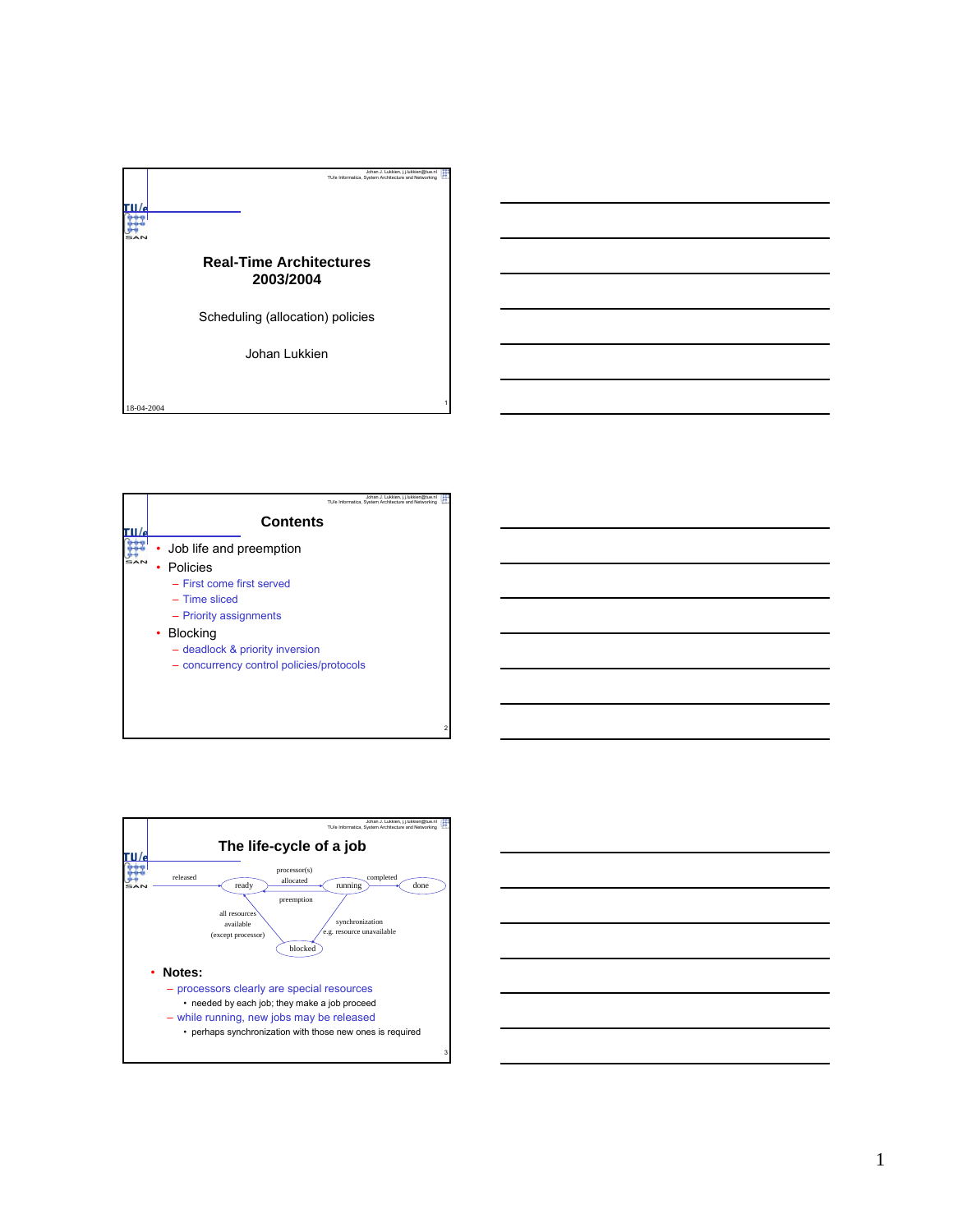

5

|  | Johan J. Lukkien, i.i.lukkien@tue.nl<br>TU/e Informatica. System Architecture and Networking |
|--|----------------------------------------------------------------------------------------------|
|  | Resources and preemption                                                                     |
|  | A job using a resource usually generates associated<br>state                                 |
|  | - registers etc. in a processor                                                              |
|  | - variables inside an object                                                                 |
|  | $-$ what about a cache?                                                                      |
|  | $-$ are there state-less resources?                                                          |
|  | • Upon preemption                                                                            |
|  | $-$ save the state                                                                           |
|  | $-$ or destroy the state $-$ roll-back                                                       |
|  | • destroys the effort (work) in obtaining it                                                 |
|  | - , what about a network interface card?                                                     |
|  | - associated penalty: context-switch time                                                    |
|  | • Otherwise (no preemption)                                                                  |
|  | - hold the resource for the time of operation<br>• predictable, bounded                      |
|  | penalty for waiters: <i>incurred blocking time</i>                                           |

| <b>Contents</b><br>Job life and preemption<br>Policies |
|--------------------------------------------------------|
|                                                        |
|                                                        |
|                                                        |
| - First (last) come first served                       |
| $-$ Time sliced                                        |
| - Priority assignments                                 |
| • Blocking                                             |
| - deadlock & priority inversion                        |
| - concurrency control policies/protocols               |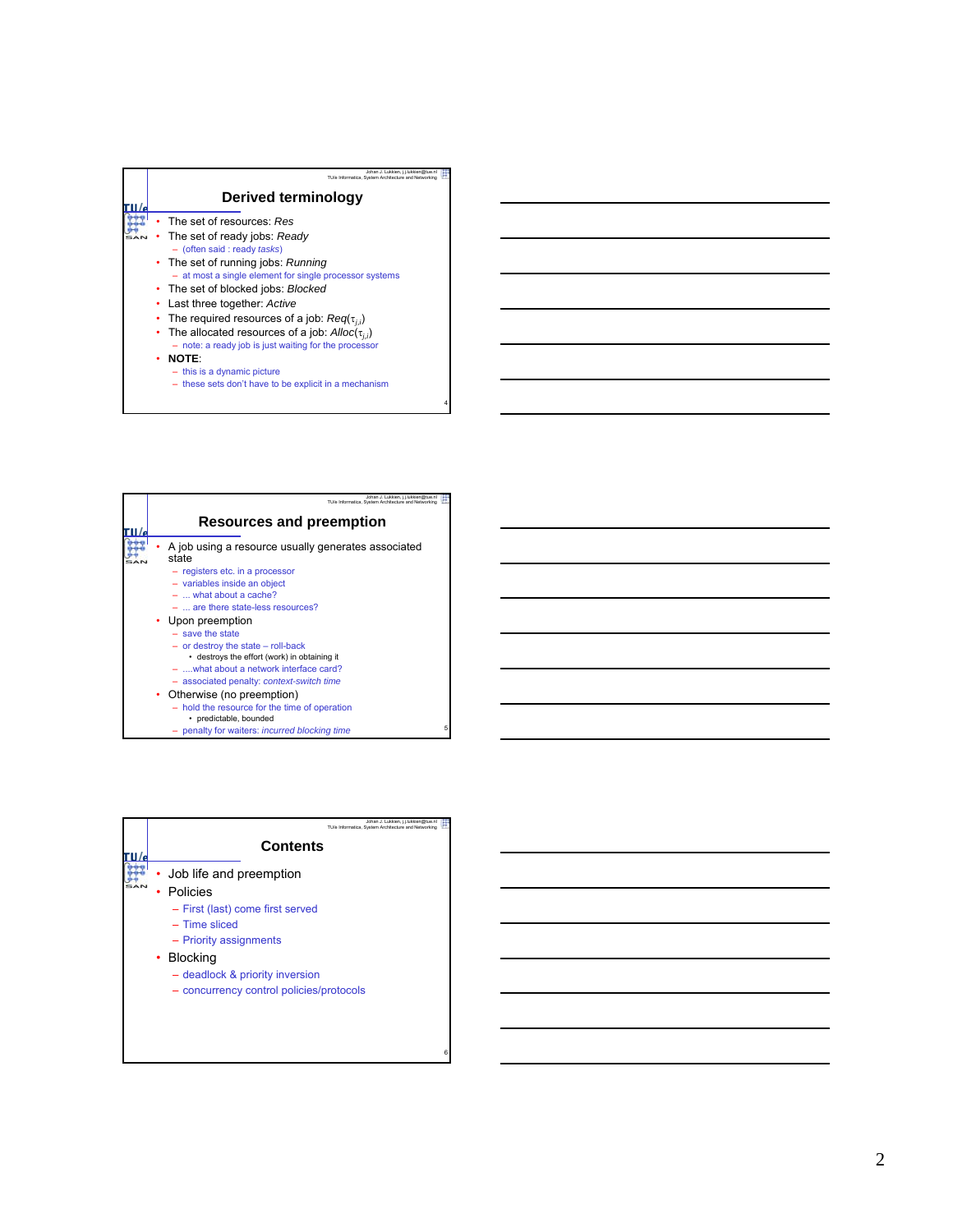| <b>Scheduling policies</b>                                                                                                                                                                                                                                                                         |
|----------------------------------------------------------------------------------------------------------------------------------------------------------------------------------------------------------------------------------------------------------------------------------------------------|
| The policy represents the strategy for allocating a<br>resource to a job at scheduling points<br>- informal algorithm, no mechanism yet<br>- tells the decision based on the current state<br>• represented by sets Ready, Blocked, Res and Running as well<br>as available and required resources |
| - mechanisms are rather different per resource<br>processor:<br>- implicit (i.e., not visible in the program text) change of<br>control at scheduling points                                                                                                                                       |
| · passive resource:<br>- explicit locking and unlocking through e.g. semaphores<br>- implicit locking and unlocking upon function entry and exit<br>[monitors, e.g. Java]                                                                                                                          |



| Johan J. Lukkien, j.j.lukkien@tue.nl<br>TU/e Informatica. System Architecture and Networking          |
|-------------------------------------------------------------------------------------------------------|
| First (last) come first serve                                                                         |
| Resource assigned to jobs in (reverse) order<br>of request arrival                                    |
| - resource held until job releases them                                                               |
| - results in non preemptable jobs                                                                     |
| • only scheduling at job synchronization points criterion:<br>select job with esti, minimal (maximal) |
| • Applicable to all resource types                                                                    |
| - but typically for state-holding, non-preemptable<br>resources                                       |
| - predictability requires upperbound to duration of<br>any section using the resource                 |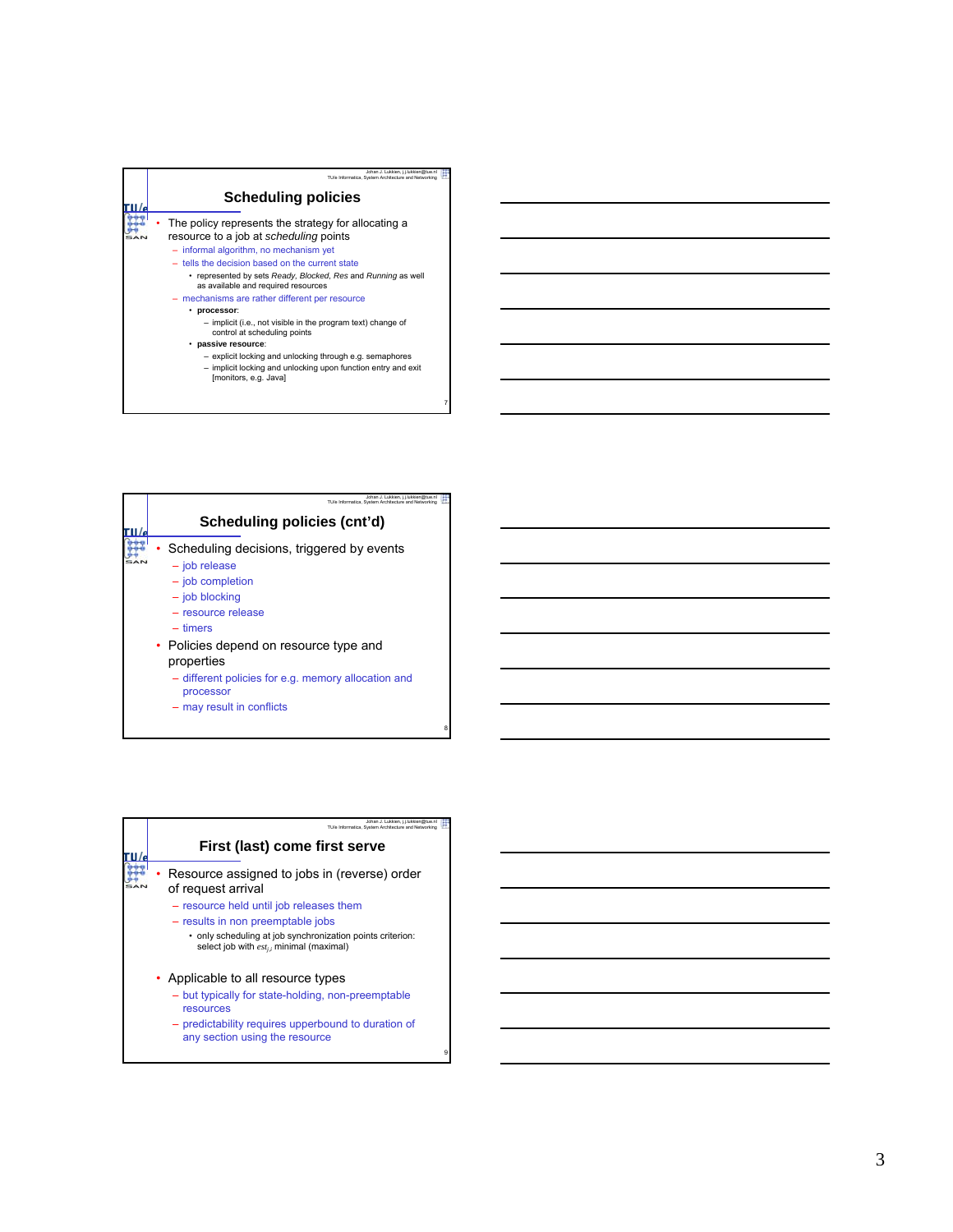

| Johan J. Lukkien, i.i.lukkien@tue.nl<br>TU/e Informatica. System Architecture and Networking                                                                                                                                                              |  |
|-----------------------------------------------------------------------------------------------------------------------------------------------------------------------------------------------------------------------------------------------------------|--|
| <b>Priority based</b>                                                                                                                                                                                                                                     |  |
| Jobs are assigned priorities<br>- usually, priorities are associated with tasks and inherited by<br>the jobs                                                                                                                                              |  |
| • A job of maximum priority is assigned the resource as<br>soon as possible                                                                                                                                                                               |  |
| - preemptive, within certain limits of granularity [context-switch]<br>timel<br>• granularity: system parameter<br>- e.g. duration of sending frame in network interface card<br>$-$ or upon completion of the previous job using it<br>- 'greedy' method |  |
| • The scheduling policy reduces to the priority<br>assignment<br>- fixed priority scheduling (fps)<br>- dynamic priority scheduling (dps)                                                                                                                 |  |

|  | Johan J. Lukkien. i.i.lukkien@tue.nl<br>TU/e Informatica. System Architecture and Networking                                                                                                                                                                                                                                                                                                                  |    |
|--|---------------------------------------------------------------------------------------------------------------------------------------------------------------------------------------------------------------------------------------------------------------------------------------------------------------------------------------------------------------------------------------------------------------|----|
|  | Aside: priorities as 'metaphore'                                                                                                                                                                                                                                                                                                                                                                              |    |
|  | Thinking in priorities helps to separate concerns<br>$-$ eases the analysis<br>- and the mapping onto an RTOS<br>• typically, a scheduler appears as an OS component<br>.  but the 'intermediate stage' of using priorities is not<br>required<br>- an implementation might use just a selection mechanism<br>- Question: can fcfs be regarded as a priority assignment? fps.<br>dps? What about round-robin? |    |
|  | • In fact, just a function that selects an element of the<br>ready set is required<br>- and, if the intent is just to meet deadlines, it is not required to<br>assign a resource to a task, even if the ready-set is non-<br>empty                                                                                                                                                                            |    |
|  | Priority is not the same as importance!                                                                                                                                                                                                                                                                                                                                                                       | 12 |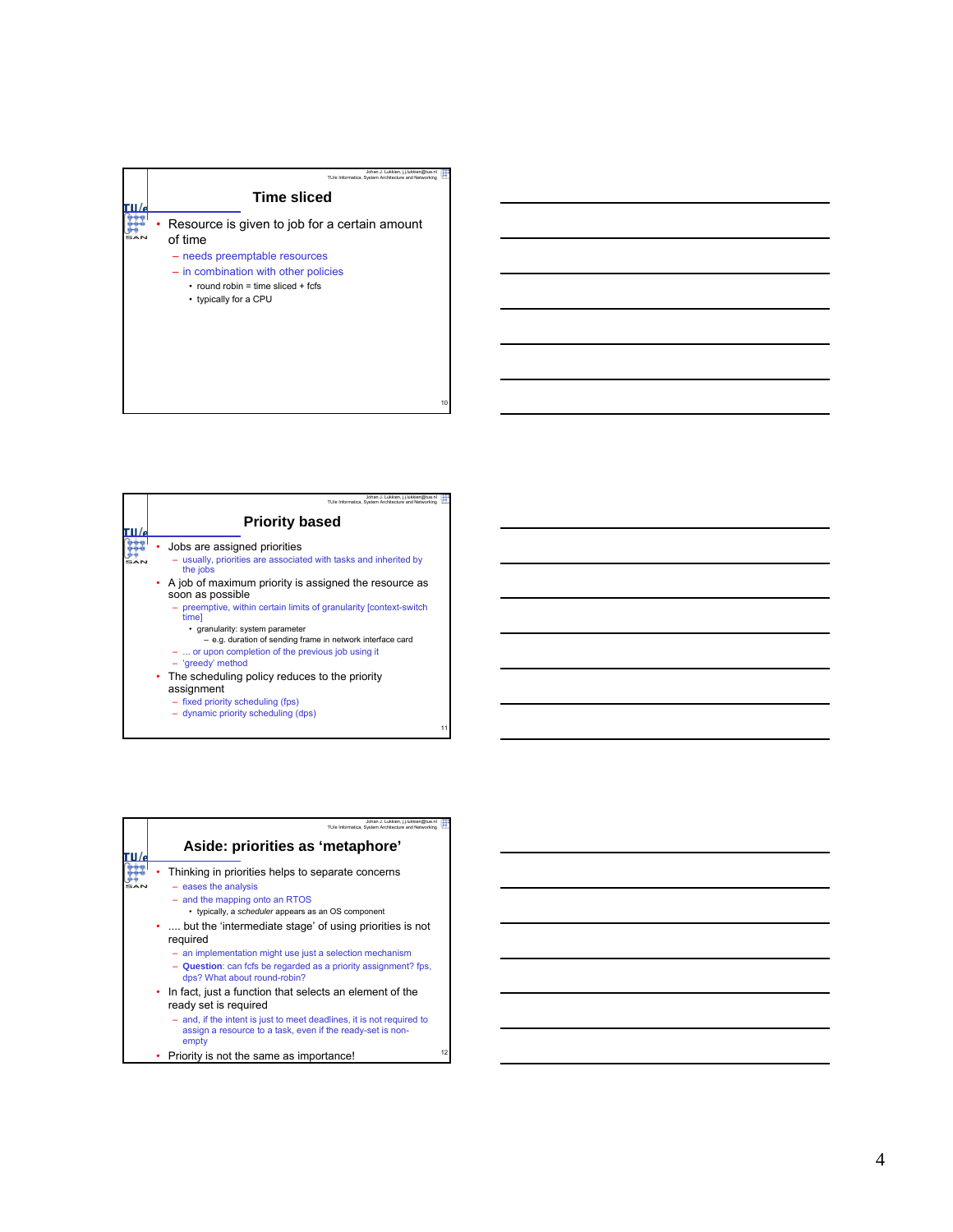| Johan J. Lukkien, j.j.lukkien@tue.nl<br>TU/e Informatica. System Architecture and Networking                                                                                                                                                                                                                                                                                                                                                                                                  |
|-----------------------------------------------------------------------------------------------------------------------------------------------------------------------------------------------------------------------------------------------------------------------------------------------------------------------------------------------------------------------------------------------------------------------------------------------------------------------------------------------|
| <b>Priority assignment policies</b>                                                                                                                                                                                                                                                                                                                                                                                                                                                           |
| Rate monotonic<br>$-\rho_{ii} > \rho_{k,l}$ iff $T_i < T_k$<br>• Deadline monotonic<br>$-\rho_{ii} > \rho_{k,l}$ iff $D_i < D_k$<br>• Shortest (longest) job next<br>$-\rho_{ii} > \rho_{k1}$ iff C <sub>i</sub> < (>) C <sub>k</sub><br>• Farliest deadline first<br>$-\rho_{ii} > \rho_{k,l}$ iff dl <sub>ij</sub> < dl <sub>kl</sub><br>• Least Slack-Time first<br>$-\rho_{ii} > \rho_{k,l}$ iff $X_{ii} < X_{k,l}$<br>$\cdot$ NOTES:<br>- typical use: single processor scheduling<br>13 |

| Johan J. Lukkien, i.i.lukkien@tue.n<br>TU/e Informatica. System Architecture and Networking                                                                                                                                                                                                                                                                     |
|-----------------------------------------------------------------------------------------------------------------------------------------------------------------------------------------------------------------------------------------------------------------------------------------------------------------------------------------------------------------|
| Non-priority driven                                                                                                                                                                                                                                                                                                                                             |
| Latest Release Time ('reverse EDF')<br>- compute the schedule (not: priority assignment)<br>- treat deadlines as release times and vice versa<br>• determine largest deadline among the jobset<br>• the job with that deadline is scheduled<br>• going backwards, any contention is resolved by selecting<br>the one with the largest (nearest-by) release time |
| • Result<br>- possible idling with a non-empty readyset<br>- use: admit background activity                                                                                                                                                                                                                                                                     |

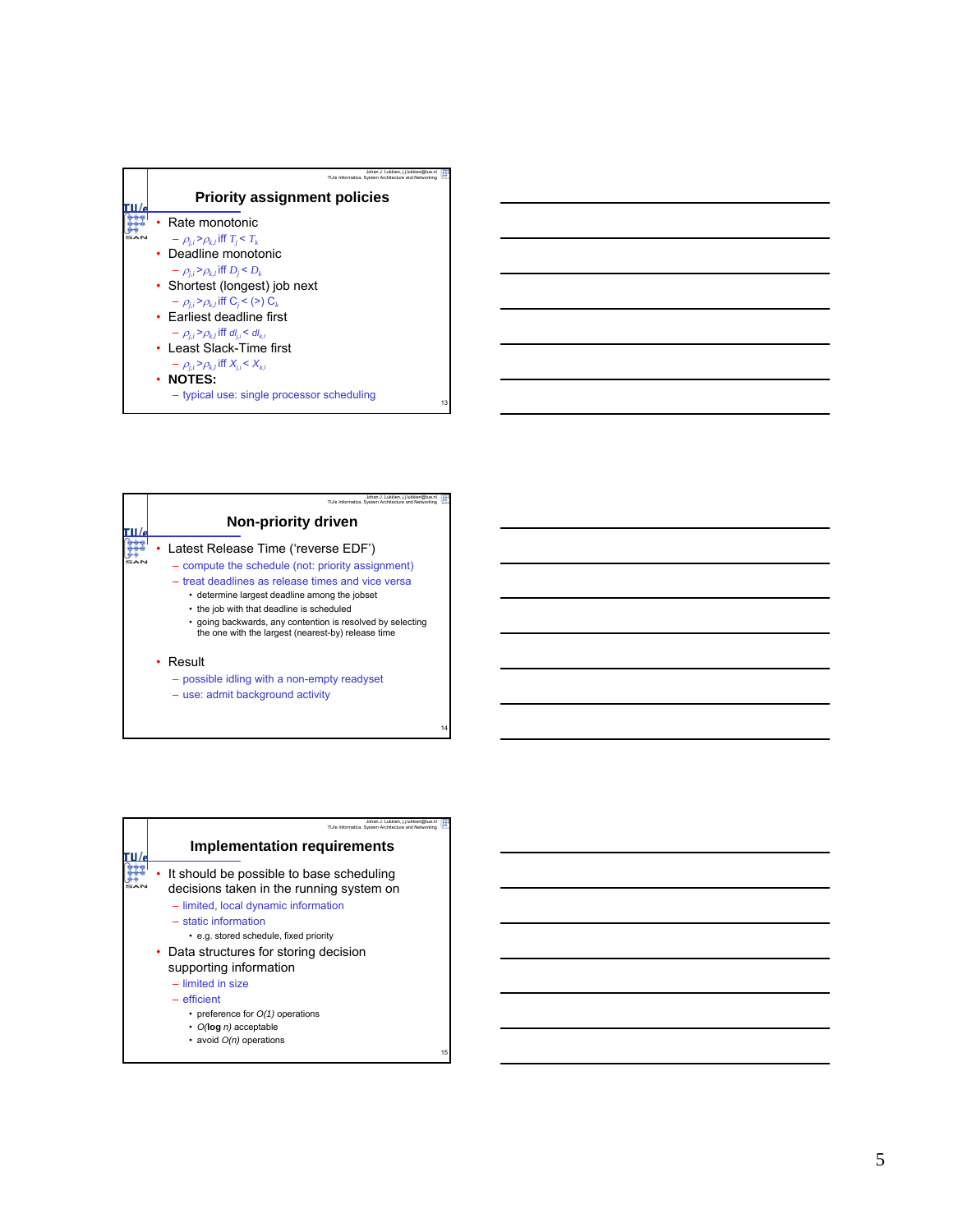





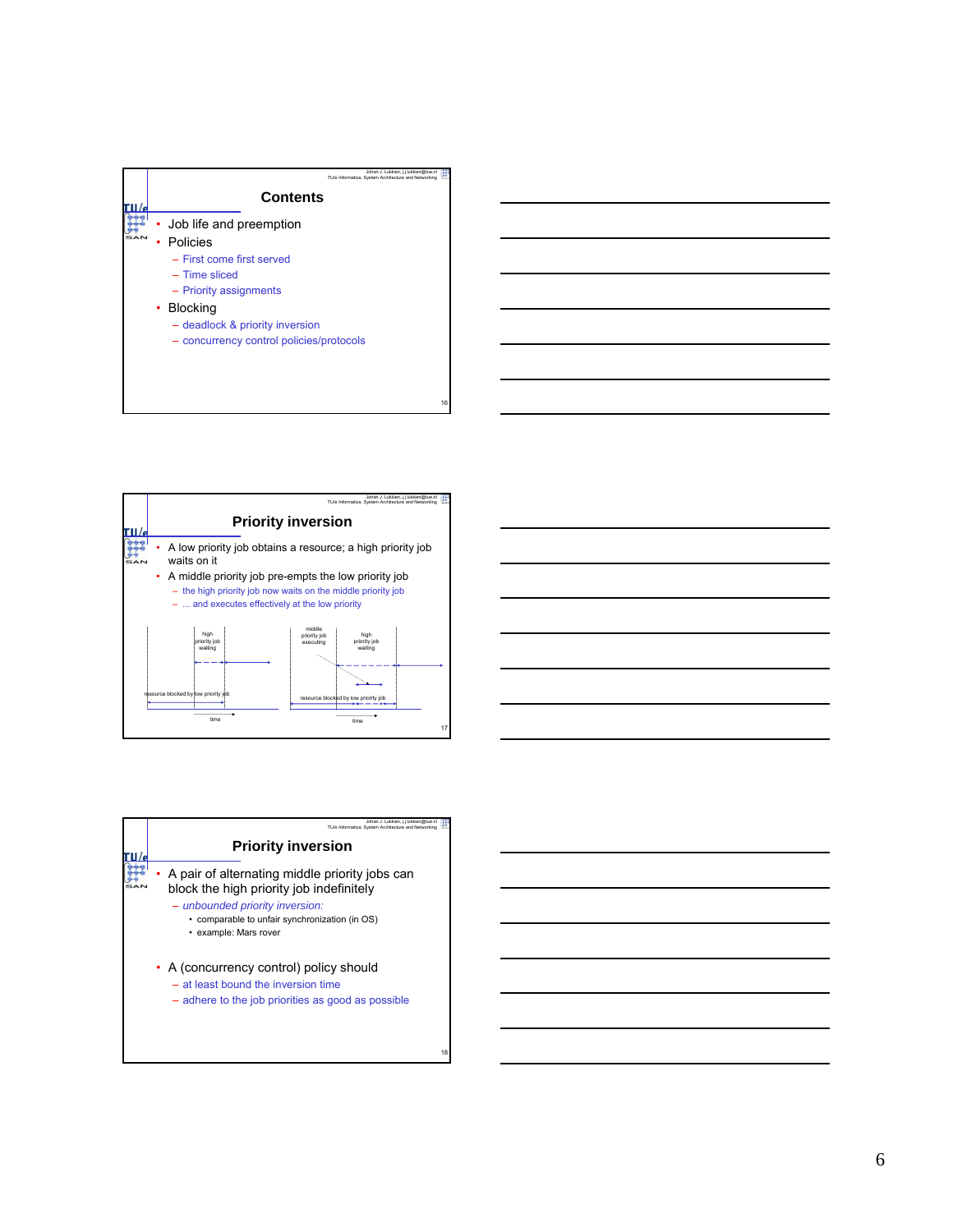| Johan J. Lukkien, i.i.lukkien@tue.nl<br>TU/e Informatica. System Architecture and Networking                         |    |
|----------------------------------------------------------------------------------------------------------------------|----|
| Sources of blocking                                                                                                  |    |
| Direct blocking                                                                                                      |    |
| - another job holds the resource                                                                                     |    |
| • Push-through blocking ( preemption)                                                                                |    |
| - job A suffers push-through blocking if a lower priority job<br>changes priority temporarily to a higher one than A |    |
| due to a specific concurrency control protocol (see later)<br>٠                                                      |    |
| • Chained blocking (transitive blocking)                                                                             |    |
| - sequence of blockings                                                                                              |    |
| • job A blocks on (resource R0 held by) job B                                                                        |    |
| $\cdot$ job B blocks on (resource R1 held by) job C                                                                  |    |
| Deadlock:                                                                                                            |    |
| $-$ circular waiting                                                                                                 |    |
| - greedy consumers                                                                                                   |    |
| - blocking critical sections                                                                                         |    |
| • Avoidance blocking                                                                                                 |    |
| blocking according to a strategy to avoid some of the above                                                          | 19 |

| Johan J. Lukkien. i Llukkien@tue.n<br>TU/e Informatica. System Architecture and Networking                                                                                                                                                   |
|----------------------------------------------------------------------------------------------------------------------------------------------------------------------------------------------------------------------------------------------|
| <b>Avoiding deadlock</b>                                                                                                                                                                                                                     |
| Let critical sections terminate<br>- in principle, no blocking operations in critical sections<br>• Use a fixed order in acquiring resources<br>$- P(m)$ ; $P(n)$ ;  in one job may deadlock with $P(n)$ ; $P(m)$ ; in<br>another <i>iob</i> |
| • Avoid greediness in jobs<br>- if a set of similar resources is needed, acquire them at once<br>rather than one at a time<br>Use the priority ceiling protocol<br>$-$ , see later                                                           |
| In general: avoid cyclic waiting!                                                                                                                                                                                                            |



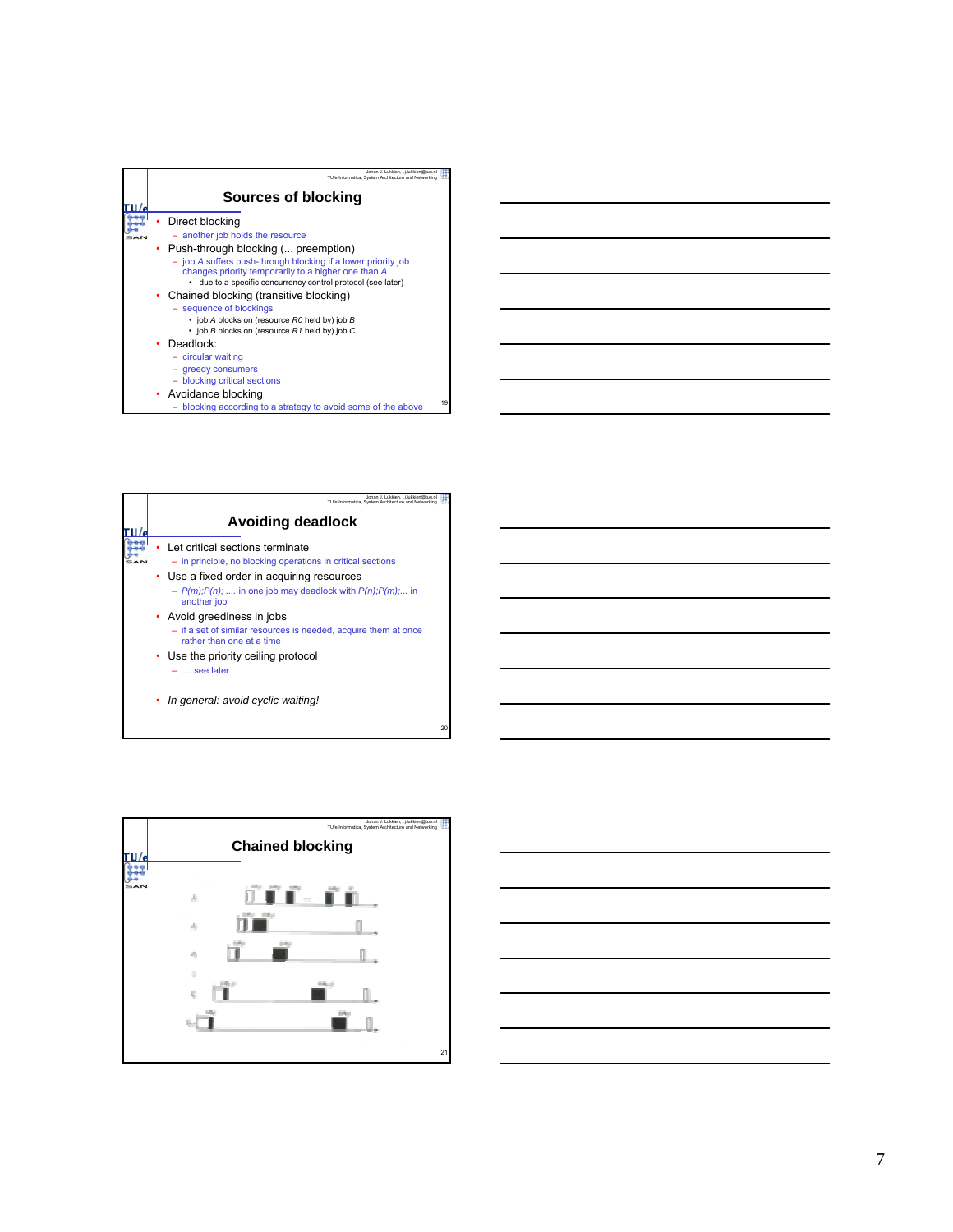

| Johan J. Lukkien, j.j.lukkien@tue.n<br>TU/e Informatica. System Architecture and Netwo                                                                                                                                                                                              |
|-------------------------------------------------------------------------------------------------------------------------------------------------------------------------------------------------------------------------------------------------------------------------------------|
| <b>Priority inheritance protocol</b>                                                                                                                                                                                                                                                |
| The priority of a job $\tau_{ij}$ is dynamically adjusted to be<br>the maximum of<br>- the priority of any job that is blocked on the allocated<br>resources of $\tau_{ij}$<br>$-$ ( and its own priority)<br>• This adjustment is done <i>transitively</i> , i.e., if the priority |
| of a waiter becomes adjusted then this adjustment is<br>forwarded<br>.  middle priority jobs will wait now.                                                                                                                                                                         |
| Resulting decision points for adjustment of priority of<br>$\tau_{i,i}$ :<br>- any time another job than $\tau_{i,i}$ becomes blocked on a resource<br>of $\tau_{i,i}$ !                                                                                                            |



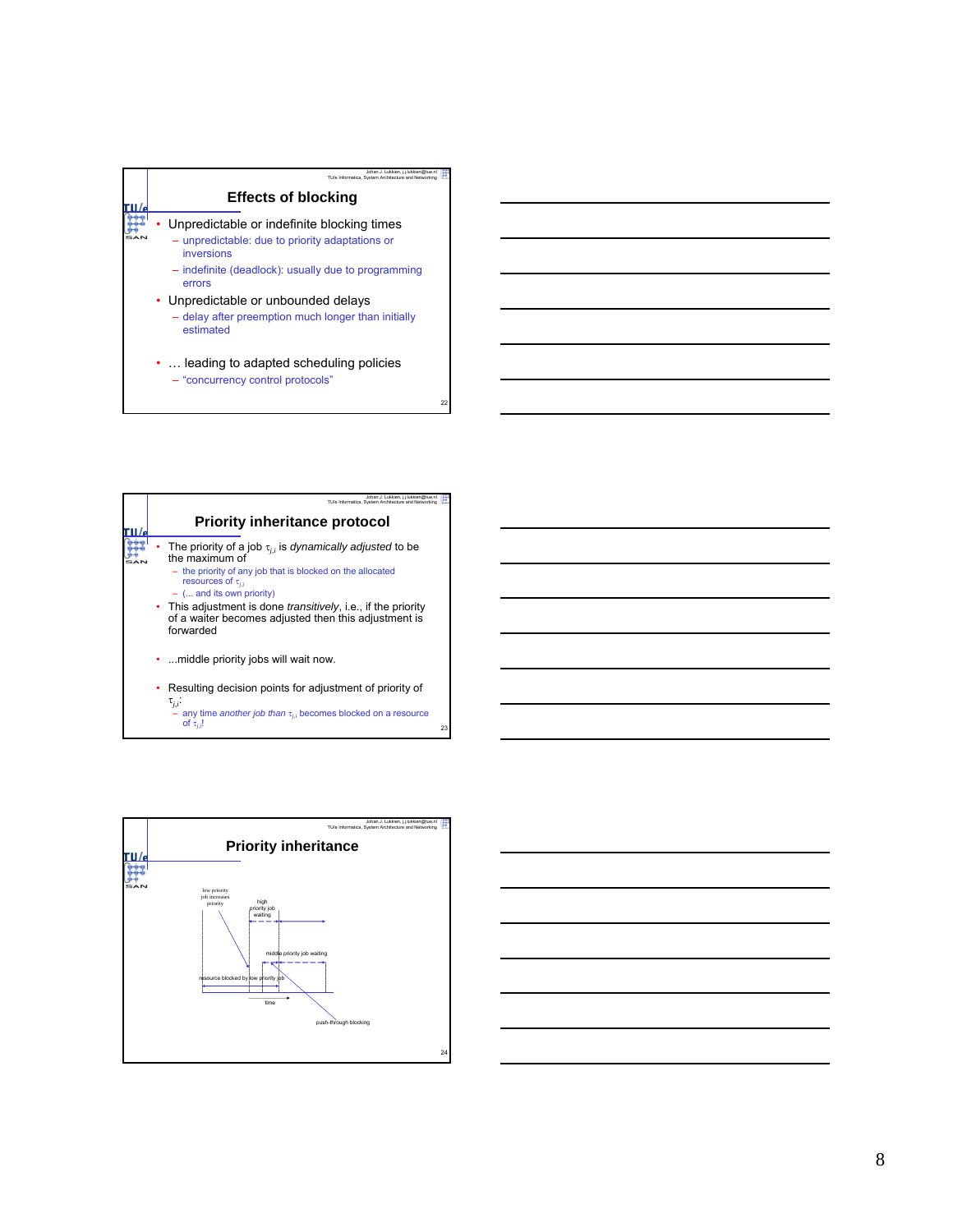| Johan J. Lukkien, j.j.lukkien@tue.n<br>TU/e Informatica. System Architecture and Networking                                                                                                                                                                                                                                                                                          |    |
|--------------------------------------------------------------------------------------------------------------------------------------------------------------------------------------------------------------------------------------------------------------------------------------------------------------------------------------------------------------------------------------|----|
| <b>Behavior of PIP</b>                                                                                                                                                                                                                                                                                                                                                               |    |
| A job $\tau_{ii}$ requiring a PIP-resource r<br>$-$ waits $-$ w.r.t. this resource $-$ for at most one lower priority<br>job<br>• what are the possible waiting situations??<br>$-$ that, for this waiting time, executes with at least the priority<br>of $\tau_{i,i}$<br>• any additional blocking time on this resource has to come from<br>higher priority jobs than $\tau_{ij}$ |    |
| • A job not requiring $r$<br>- can incur blocking from lower priority jobs: push-through<br>blocking<br>• if it is of middle priority<br>• but not more times than there are lower priority jobs (why?)<br>• Chained blocking is possible<br>- however, limited - see exercise                                                                                                       | 25 |

| Johan J. Lukkien, j.j.lukkien@tue.nl                                                                              |
|-------------------------------------------------------------------------------------------------------------------|
| TU/e Informatica. System Architecture and Networking                                                              |
| <b>Highest locker</b>                                                                                             |
| Determine the ceiling of a resource r by beforehand computing<br>the maximum priority of any job that could use r |
| While using r, a job $\tau_{ij}$ is <i>dynamically</i> given the priority<br>$ceiling(r)+1$                       |
| During a critical section, the job may not suspend itself                                                         |
| Meant for <i>implementing</i> critical sections<br>٠                                                              |
| $-$ locking is implicit                                                                                           |
| Limit case:<br>٠                                                                                                  |
| - while using any resource, execute at maximum priority<br>• non-preemptive                                       |
| Decision points:                                                                                                  |
| $-$ whenever a resource is used                                                                                   |
| - based on a value stored with the resource                                                                       |
|                                                                                                                   |
|                                                                                                                   |

| Johan J. Lukkien, i.i.lukkien@tue.nl<br>TU/e Informatica. System Architecture and Networking                                         |    |
|--------------------------------------------------------------------------------------------------------------------------------------|----|
| <b>Behavior of highest locker</b>                                                                                                    |    |
| Needs an analysis during development<br>- needs to be <i>maintained</i> throughout that process<br>• No chained blocking<br>$-$ why? |    |
| Blocking of all potential users starts when the<br>٠<br>resource is used by one of them<br>- even when they don't need the resource  |    |
| • As with priority inheritance:<br>- need to wait at most once for each lower priority job<br>- jobs may incur push-through blocking |    |
| • Best design practice<br>- specify the used resources at the interface (cf. component-<br>based software engineering)               | 27 |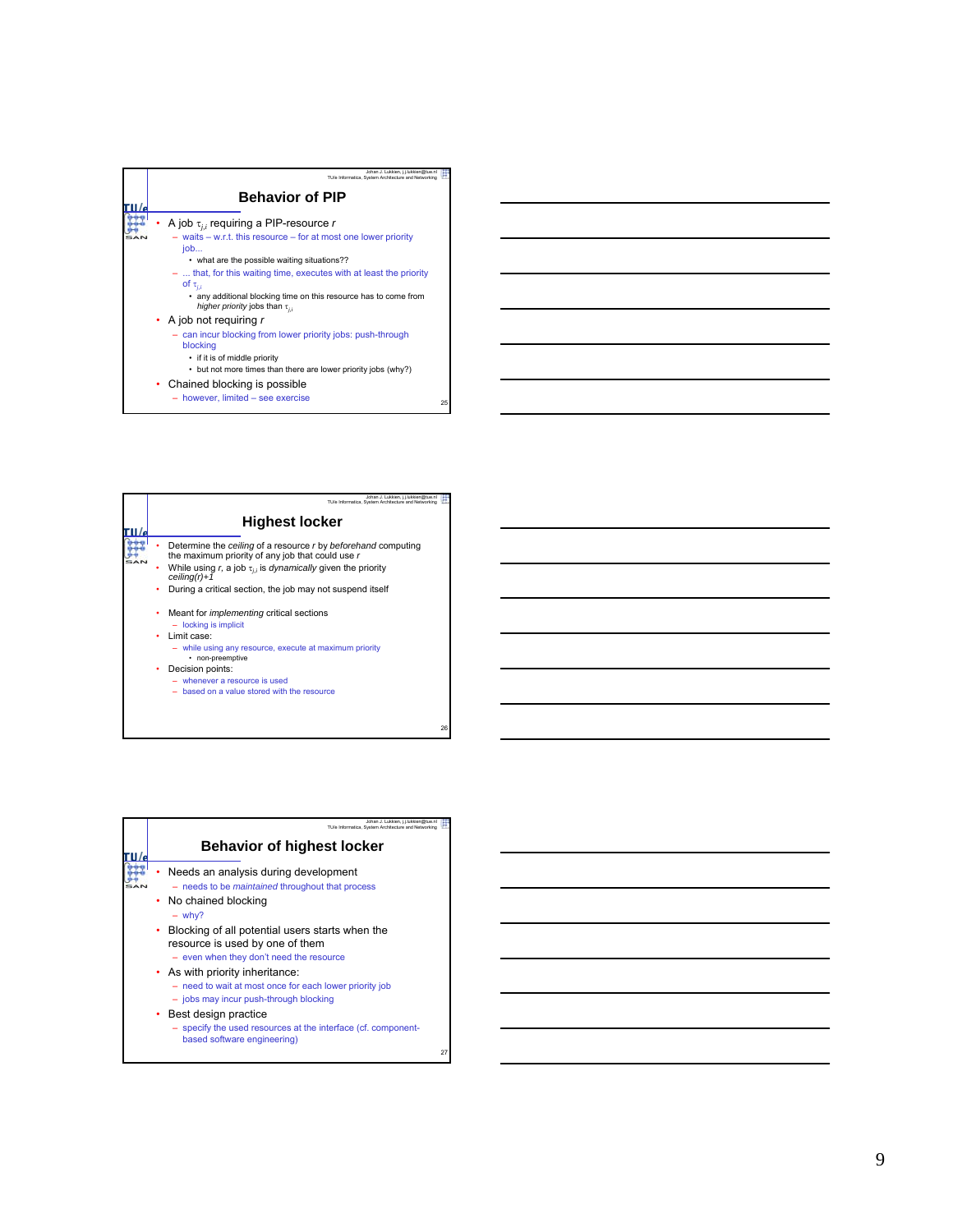



| <u>state and the state of the state of the state of the state of the state of the state of the state of the state of the state of the state of the state of the state of the state of the state of the state of the state of the</u> |  |
|--------------------------------------------------------------------------------------------------------------------------------------------------------------------------------------------------------------------------------------|--|
|                                                                                                                                                                                                                                      |  |
| <u>state and the control of the control of the control of the control of the control of the control of the control of the control of the control of the control of the control of the control of the control of the control of t</u> |  |
|                                                                                                                                                                                                                                      |  |
| <u>state and the control of the control of the control of the control of the control of the control of the control of the control of the control of the control of the control of the control of the control of the control of t</u> |  |
|                                                                                                                                                                                                                                      |  |
|                                                                                                                                                                                                                                      |  |
|                                                                                                                                                                                                                                      |  |

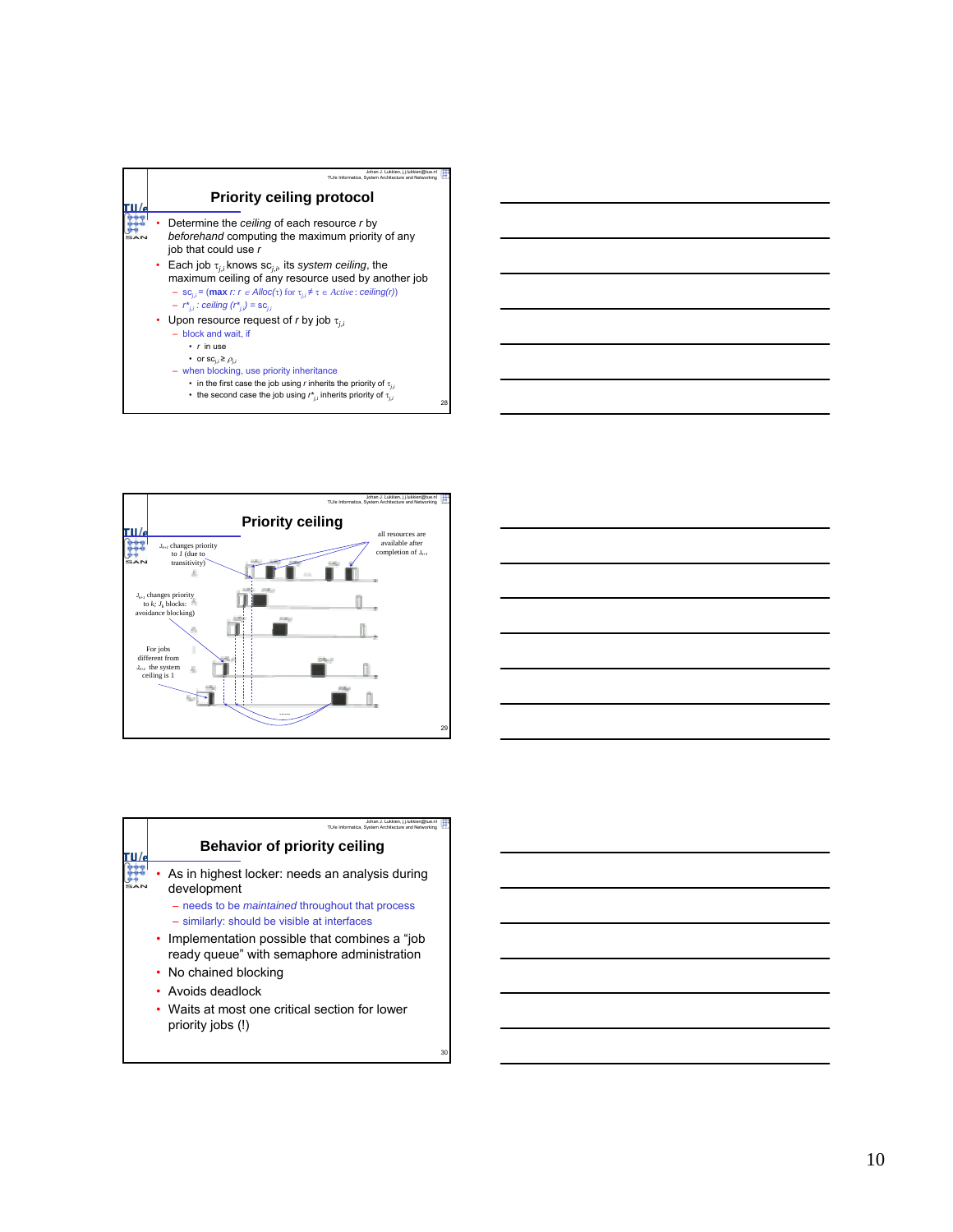

| Johan J. Lukkien, j.j.lukkien@tue.nl<br>TU/e Informatica. System Architecture and Networking |
|----------------------------------------------------------------------------------------------|
| <b>Exercises</b>                                                                             |
| Is deadlock and example of (cyclic) chained<br>blocking? What is the difference?             |
|                                                                                              |
|                                                                                              |
|                                                                                              |
|                                                                                              |
| 32                                                                                           |

|                                            |                                                                                         |      |    |                 | Johan J. Lukkien, i.i.lukkien@tue.nl<br>TU/e Informatica. System Architecture and Networking |  |  |  |  |
|--------------------------------------------|-----------------------------------------------------------------------------------------|------|----|-----------------|----------------------------------------------------------------------------------------------|--|--|--|--|
|                                            |                                                                                         |      |    | <b>Exercise</b> |                                                                                              |  |  |  |  |
|                                            | Consider a task-set $Z$ with the following<br>characteristics. Assume $\varphi_i = 0$ . |      |    |                 |                                                                                              |  |  |  |  |
|                                            |                                                                                         | task | T  | C,              |                                                                                              |  |  |  |  |
|                                            |                                                                                         | τ,   | 8  |                 |                                                                                              |  |  |  |  |
|                                            |                                                                                         | τ2   | 10 | 4               |                                                                                              |  |  |  |  |
|                                            |                                                                                         | τ3   | 12 | 3               |                                                                                              |  |  |  |  |
| (a) For $D_i = T_i$ , draw a schedule for: |                                                                                         |      |    |                 |                                                                                              |  |  |  |  |
|                                            | Rate monotonic (RM);                                                                    |      |    |                 |                                                                                              |  |  |  |  |
|                                            | Shortest (longest) job next (SJN and LJN);                                              |      |    |                 |                                                                                              |  |  |  |  |
|                                            | Least Slack-Time first (LSF).                                                           |      |    |                 |                                                                                              |  |  |  |  |
|                                            | Earliest deadline first (EDF).<br>33                                                    |      |    |                 |                                                                                              |  |  |  |  |